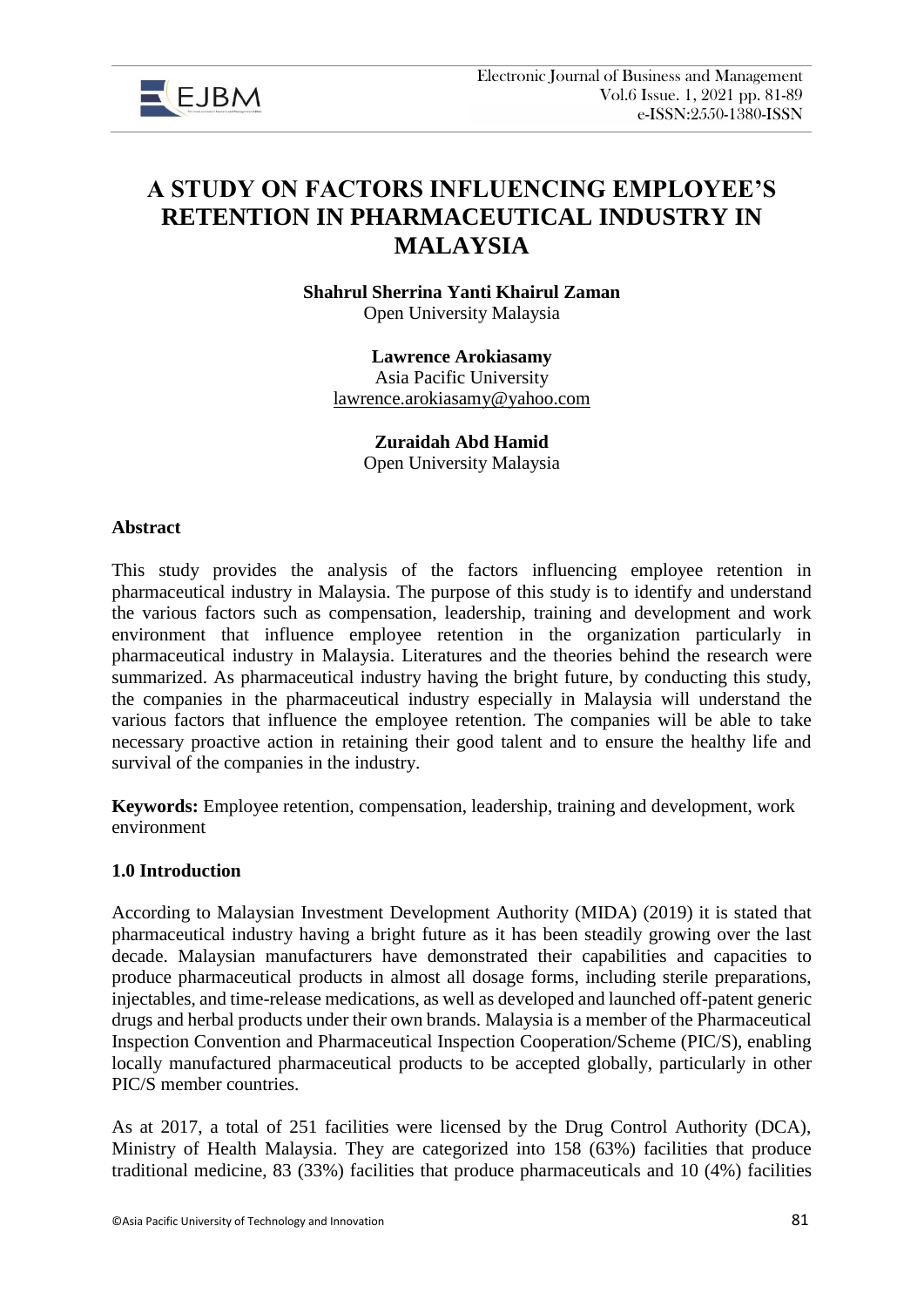that produce veterinary products. A total of 23,650 pharmaceutical products are DCAregistered, including traditional products (51.6%), prescription medication (27.7%), nonprescription/over-the-counter medication (13%), health supplements (4.7%), and veterinary medicine (3%). MIDA, 2019). Responding to the growing demand for such products in the SEA region, leading Malaysian pharmaceutical companies are moving into the production of biologics, oncology drugs, and high value-added generic compounds. Nine pharmaceutical projects approved in 2017, comprising investments of RM517.9 million. These approvals indicated major breakthroughs in the ecosystem, as they enabled more sophisticated, higher value-added, and frontier pharmaceutical products to be manufactured in Malaysia (MIDA, 2019).

In addition to the above, according to MIDA (2019) investors seeking a niche in the pharmaceutical industry with significant growth potential should consider the halal sector. The halal pharmaceutical industry globally is a multi-billion dollars industry with expenditures of US\$75 billion in 2017, growing to an estimated US\$132 billion by 2021. Malaysia is fast becoming recognized as the leading global halal hub, as well as the global reference and trade center for the mainstream halal industry. It had also established the world's first halal pharmaceutical standard, MS2424:2012 Halal Pharmaceutical – General Guidelines, with JAKIM's Halal Hub Division being the first accreditation body in the world to certify halal pharmaceutical products.

Another great opportunity that can be seen for the growth of pharmaceutical industry in Malaysia is in medical tourism. According to MIDA (2020) Malaysia, is one of Asia's most recognized developing countries, that has been chosen as preferred healthcare travel destination for the world. Healthcare in Malaysia is an attractive proposition, offering world-class quality healthcare, which is easily accessible and competitively affordable, for patients' peace of mind. In supporting the positive trend of the above Malaysia has received many awards such as Malaysia 'Medical Travel Destination of the Year' for the third consecutive year at the International Medical Travel Journal's Medical Travel Awards 2017. Malaysia also ranked first as the 'Four Countries with The Best Healthcare in The World for 2017' by the International Living, beating Costa Rica, Colombia and Mexico. Furthermore, Malaysia ranked sixth (out of 10 countries) as the 'Best Retiree Healthcare on The Planet for 2017' by the International Living (Mexico, Panama, Ecuador, Costa Rica, Colombia, and Malaysia). In other words, with this recognition received at the International level, Malaysia should continue producing the high quality of its pharmaceutical products and at the same time putting the right people by upskill their existing qualification to consistently sustain the reputation in the healthcare arena.

It has been a clearly shown that pharmaceutical industry in Malaysia really having the bright future. Taking this into consideration it is very important to ensure that the industry having the competent employees to support its growth. It is very crucial for the government as well to ensure the various education institutions produce the right pool of potential candidates to cater the needs of the industry.

Nowadays employee retention not only become the global issue and only affected for certain industry, this problem also could cause the disturbance for the growth of pharmaceutical industry, particularly in Malaysia. Competent pharmacist and chemist are the two key positions in the organization of pharmaceutical industry.

Currently, most of Malaysia's universities having many graduates for these two areas however the graduates were mainly catered for clinical, or community needs instead of pharmaceutical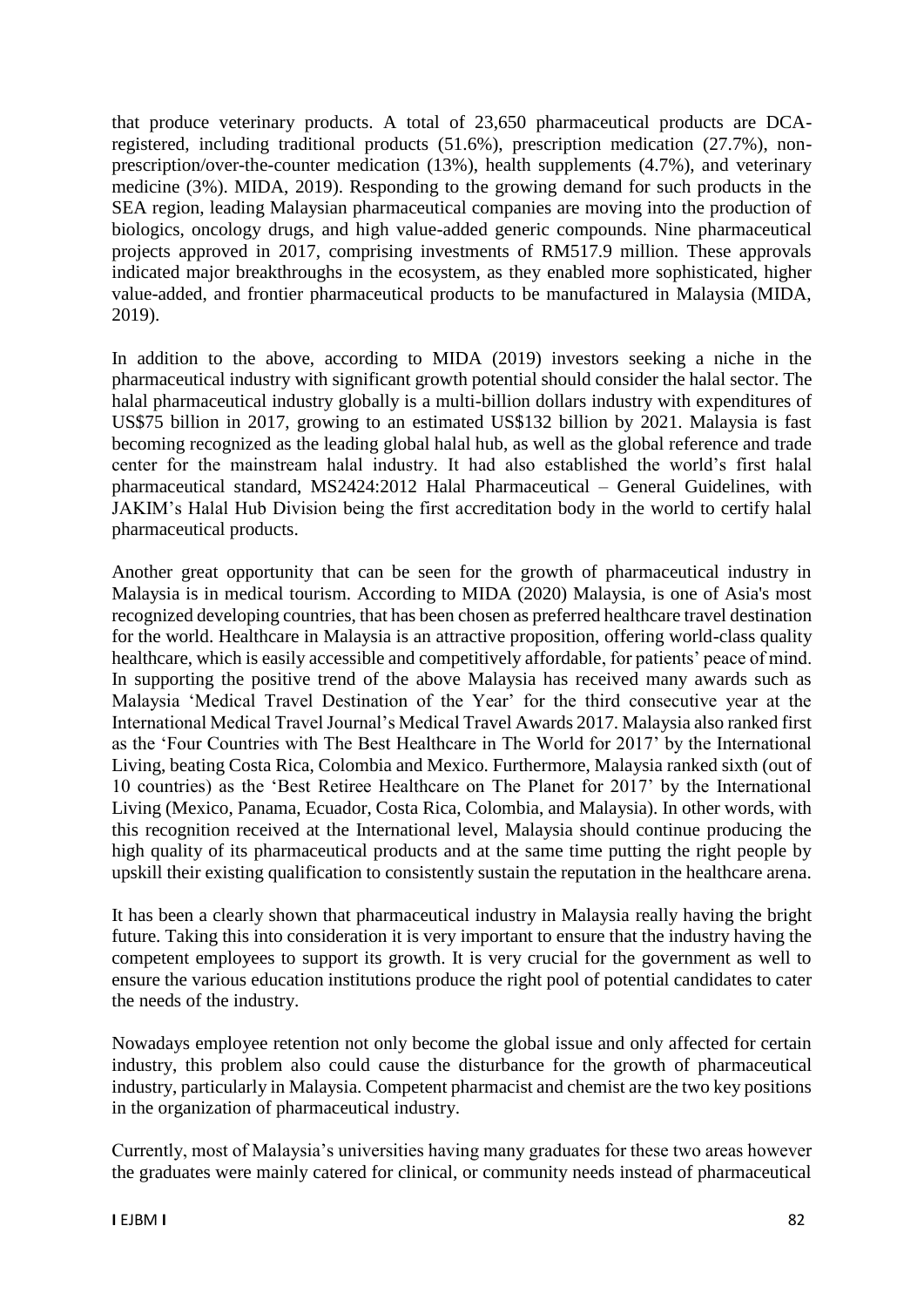industries. At the same time, the negative perception towards working environment in pharmaceutical companies create even worst acceptance from the graduates' side. As a result, the industry having very limited qualified or experience pharmacist and chemist for industry. The shortage of skills personnel has been voiced to various channels up to national level which include Malaysian Investment Development Authority (MIDA), Ministry of International Trade and Industry (MITI), Ministry of Higher Education (MOHE) and Malaysian Organization of Pharmaceutical Industries (MOPI). These respective parties are fully aware on this current situation as this issue affect the local pharmaceutical manufacturers.

If this problem not properly manage by all parties, it can be a big treat to the industry. Currently, reliability on foreign talent especially from India is seen as short-term solution in managing the shortage of skills personnel. In the long run the pharmaceuticals companies should plan the transferring knowledge and skills from the Indian expatriate to the local talents. By organizing knowledge transfer program, Malaysia pharmaceutical companies not only be able to save the operations' costs but at the same time will be able to provide more job opportunities to the local talents. This will then help the country to further reduce its unemployment rate.

In view of the above, it is very crucial for the companies in the pharmaceutical industries to stay alert and aware on how to retain their employees especially for the key positions. All companies under pharmaceutical industry need to be prepared in managing the employee retention topic. One important point to be highlighted to the respective companies is that if they failed to retain especially their talented employees this will not only lead to the shortage of manpower, but it will also cause the loss of knowledge and experience that will impact the organizational productivity (Ng'ethe, Iravo, & Namusonge, 2012). In other words, employee retention is very important topic because high turnover involved many costs and consequences. Sincere efforts from the companies must be taken to ensure growth and learning for the employees in their current roles and responsibilities and for them to enjoy their work.

Therefore, this study, the companies in the pharmaceutical industry especially in Malaysia will be able to identify and understand the various factors that influence the employee retention and can take necessary proactive action to ensure the healthy life and survival of the companies in the industry.

### Research Question

What are the factors that make an employee stay in the organization particularly in pharmaceutical industry?

### **2.0 Literature Review**

### Employee's Retention

In this study the dependent variable is employee retention. Employee retention is a critical issue as companies compete for talent in a tight economy situation. The costs of employee turnover are increasingly high as much as 2.5 times an employee's salary depending on the role. And there are other soft costs such as lowered productivity, decreased engagement, training costs and cultural impact (Sharon F., 2019). According to Vinod Kumar, M. et. al. (2017) employee retention is a critical responsibility for any organization in today's scenario due to immerse competition which has aroused from globalization, urbanization, and digitalization. It is not only necessary to attract the best talent but also to motivate and retain the right resources in an organization.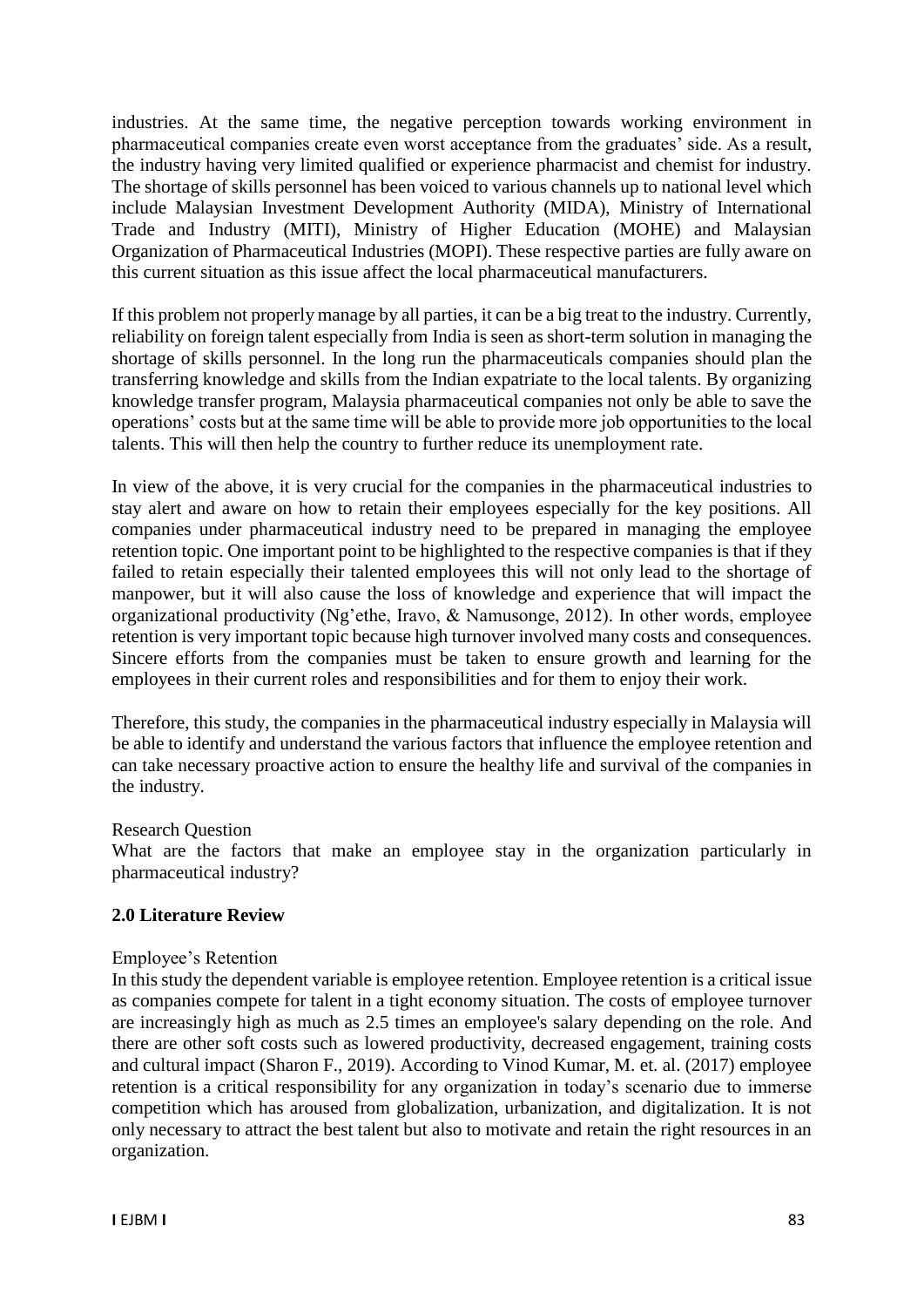Mita, Aarti and Ravneeta (2014) defined employee retention as a method used by organizations to hold the important workforce to achieve the requirements of the operation. According to Michelle et. al. (2018) retention refer as a voluntary move by an organization to create an environment which engages employees for the long term. Another researchers Nausheen S. & Sahar B. (2015) stated that employee retention means keeping the employee in and with an organization. The organization retain the employees because they want to stay not because they are forced to stay. Meanwhile according to Freyermuth (2007), retention is considered as allround element of human resource strategies and tactics. It begins with selecting right people and persists with implementing various programs to keep employees motivated and engaged in organization.

According to R. Akila (2012), employee retention is a process in which the employees are encouraged to remain with the organization for the maximum period or until the completion of the project. One interesting point highlighted by Akila (2012) in his study is employee retention is beneficial for the organization as well as the employee and he stated that employees today are different. They are not the ones who do not have good opportunities in hand. As soon as they feel dissatisfied with the current employer or the job, they switch over to the next job. It is the responsibility of the employer to retain their best employees. If an employer does not do proper employee retention strategies an organization would be left with no good employees. A good employer should know how to attract and retain its employees. Davis (2013) mentioned that proper implementation of retention strategies by organizations able to ensure the employees to stay longer as well as achieve the organizational goal successfully.

Another researcher, Shyam S. I.et. al. (2016) mentioned that the main objective of retention is to reduce unwanted voluntary turnover by valuable people in the organization. In today's business environment, the knowledge of employees become very critical to ensure the sustainability of the organization. This is also supported by Bartlett  $&$  Ghoshal (2013), where they highlighted that in the competitive environment, the retention of skilled employees is very difficult. The researchers Nausheen S. & Sahar B. (2015) also stated that employee retention is a continuous and planned effort of an organization to take all actions to retain the knowledgeable, skilled, and competent employees selected. In other words, the researchers agreed that employee retention is not about maintaining the total employee in an organization but rather refer to the selected employees that an organization needs to retain which depend on their employees' skills and competencies. Referred to this part, it is the responsible of the organization to establish the proper strategic workforce planning.

# Compensation

Compensation packages normally different from one company to another company. Commonly, employees continuously have high expectations on the compensation's packages offered by the company they are recruited. According to Kimberlee L. (2019), smart employers know that keeping quality employees requires providing the right compensation and benefits package. Aguenza & Som (2012) defined compensation as something that offer to the employees depended on the contribution and performance of the employee by the organizations and considered as satisfaction of needs for the employees. Compensation includes wages, salaries, bonuses, and commission structures. Employers should not ignore the benefits portion of employee compensation and benefits, because the benefits sweeten employment contracts with the priorities that most employees need. Properly compensating employees shows the company value them as workers and as human beings. When people feel valued, they feel better about coming into work. The compensation for the employees is an important factor that motivate the employees have a good work performance, and a factor for people to search for a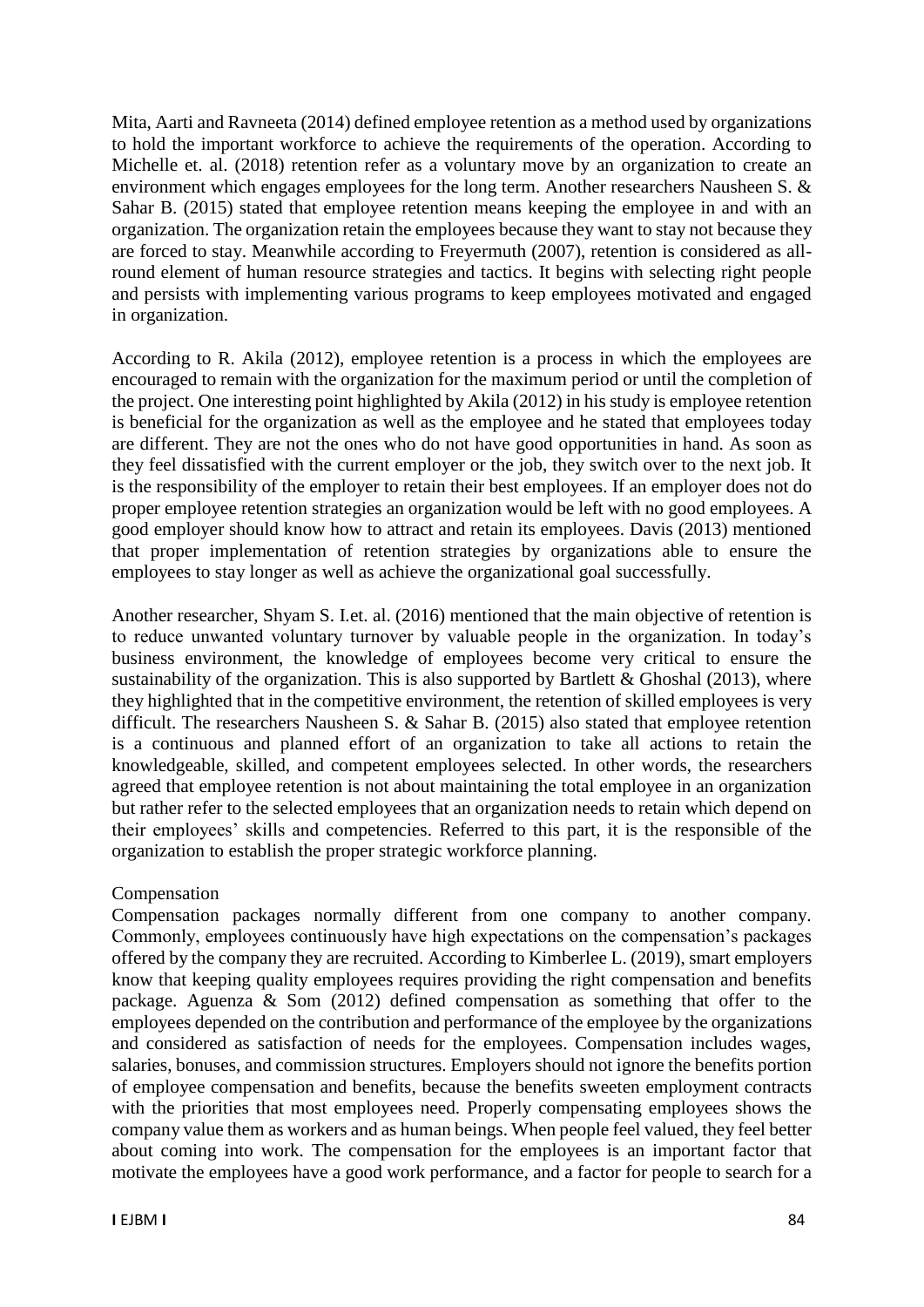job that meet their expectation hence they will contribute their ability and creativity (Odunlade, 2012).

According to Hammed, Ramzan, and Zubair (2014), they stated that an employee is more willing to stay when the benefits they received is equal to their effort. Overall company morale increases, and people are motivated to come to work and do a good job. In short, compensation play an important role to retain employee in the organization and have direct relationship with employee retention.

## Leadership

Leadership style will affect the employees directly or indirectly to decide to stay or leave the organization. The leaving of the employees might cause by leaving of the manager but not the organization (Azeez, 2017). According to Lisa M. (2018), the superior-subordinate relationship should be clearly defined in the workplace. As a manager, it is the primary responsibility for building and maintaining a good working bond with each employee. Set up specific protocols designed to facilitate manager-worker relations. The manager needs to hold the subordinates accountable in treating him or her with respect and adhering to the company's policies. Wakabi (2016) found the leadership style and retention of staff has a positive relationship in the organizations. Meanwhile the study by Kroon and Freese (2013) stated that the leadership acts as important role in the retention of the employees. In short, leadership is one of the important factors that can influence employee retention in the organization.

## Training and Development

Training and development are defined as the growth of attitudes, knowledge and skills that required by the employees in order to perform the tasks effectively or work systematically (Tangthong, Trimetsoontorn, & Rojniruntikul, 2014). The purpose of the training and development is to establish the employees' ability to reach the organisations' human capital requirements for current and the future (Ng'ethe, Iravo, et al., 2012). Training and development also act as a driving force to increase the staff retention rates especially for the employees who want to pursue for career development (Chen, 2014). According to Tahir, Yousafzai, Jan and Hashim (2014), training and development not only can provide benefit to the organization itself but also to the individual employees. To maintain the employees in respective organization, training and development are an important driver. Therefore, the organization is encouraged to establish more training and development programs that suit the employee's career development needs as part of employee retention activities.

Another researcher, Anis et. al., (2011) mentioned that training is a tool for retaining employees. This is also supported by another researcher Waleed et al., (2013) when they stated that training is one of the most important factors in retaining employees in the organization. According to these researchers by knowing the effect of training on retention can help the organization to retain the employees which has high turnover rate. Furthermore, these researchers also stated that training is an important part of various Human Resource Management practices, which are used for retention and development of employees due to different kinds of training given to employees, like on-the-job training, vocational training, general and specific training will give an impact for employee retention.

However, in one article wrote by Peter C. (2020) argued that although training can help to address some of the problems that drive turnover, he felt that this would not cure everything. The similar opinion mentioned by Lin G. (2019) that the link between employee training and retention is clear and supported by much research but training alone is not enough to retain the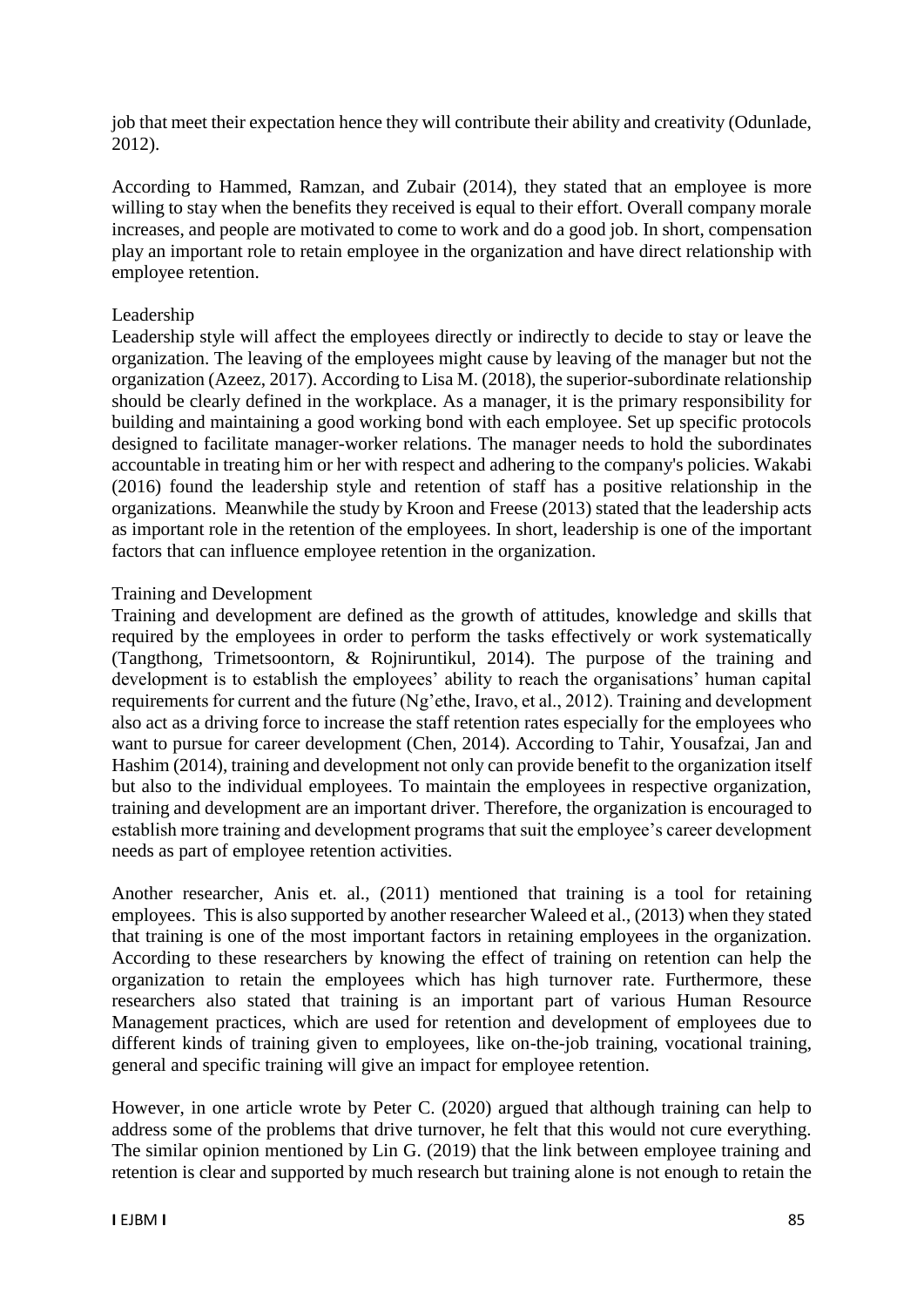employees. According to this writer the support from the manager is critical for employee's training and development success. The writer also highlighted about the important of coaching to the employees where the in the article it is mentioned that coaching from respective manager will be able to promote learning ability, employees' commitment and engagement, productivity, retention rates and perception of upper-level leadership.

## Working Environment

As per Business Dictionary (2019), working environment can be defined as location where a task is completed. However, when pertaining to a place of employment, the work environment involves the physical geographical location as well as the immediate surroundings of the workplace, such as a construction site or office building. Narang (2013) described that working environment is the workplace for the employees expected to show their personal and working abilities as well as to fulfil their basic needs. Noah and Steven (2012) identify that the quality of comfort derivable from work environment determines the levels of job satisfaction, satisfied with their work situation and more productive. According to David I. (2019), work environment is the result and product of a company's distinct culture. Company culture includes elements such as the way in which conflicts are handled, the freedom to try new things and fail without consequences, dress code policies, predominate communication styles and other intangible details.

A good working environment should include some factors such as well communication and collaborative culture, capable leadership, practice environment, and career development as well as enough employees (Ritter, 2011). The managers and the organizations are being suggested that to promote and improve, creating and maintaining good and secure workplace environment to enhance the satisfaction of employees and build the sense of belonging to the employees toward the organizations (Fatima, 2011). When the organizations can increase the satisfaction during work of the employees toward the working environment, the level of commitment from the employees will enhance as well (Adekola, 2012). In short, proper working environment also play a major role in retaining the employee.

Another researcher, Mabuza & Proches (2014) mentioned that understanding the elements of working environment may enhance employee's motivation and can lead to employee retention. The working environment that is not conducive will affect the productivity of the employees. Meanwhile according to Appiah, Kontar, & Asamoah (2013), a safe working environment will motivate workers to give out their best, but employees experience an unsafe environment they may tempted to leave to places they consider safe.

# **3.0 Conclusion**

This study has explored a several factors such as compensation, leadership, training, and development and working environment have the strong literature supports for employee retention among the employees in pharmaceutical industry in Malaysia. This literature review has provided some insight to the pharmaceutical companies as how the factors being studied in this study affect retention of different level job position and age group of employees in companies, thus the companies can develop a better planning to attract, promote and retain key employees in companies to fulfil the current and future needs in the industry. The companies can emphasize or improve the factors that they are lacking or relatively weak in the companies to keep the key employees for a longer period in an organization.

# **References**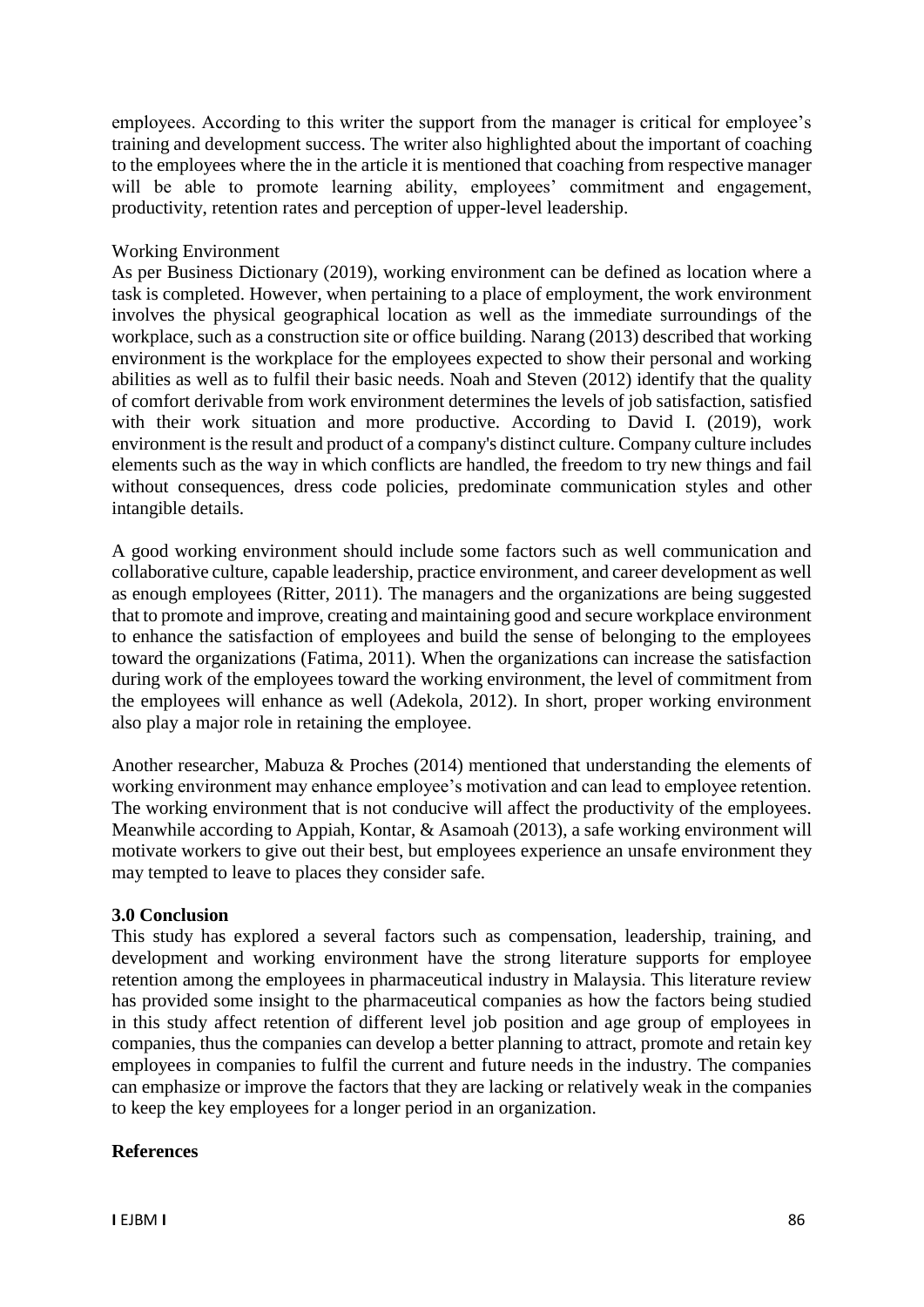- Adekola, B. (2012). The Impact of Organizational Commitment on Job Satisfaction: A Study of Employees at Nigerian Universities. *International Journal of Human Resource Studies,* 2(2), 1.
- Anis, A., Rehman, I., Nasir, A., & Safwan, N. (2011). Employee retention relationship to training and development: A compensation perspective. African Journal of Business Management, 5(7), 2679-2685.
- Appiah, F., Kontar, E., & Asamoah, D. (2013). Effect of Human Management Practices on Employee Retention : Perspectives from the Mining Industry in Ghana. International Research Journal of Arts and Social Sciences, 2(2), 31-48.
- Aguenza, B. B., & Som, A. P. M. (2012). Motivational factors of employee retention and engagement in organizations. *International Journal of Advances in Management and Economics,* 1(6), 88–95.
- Azeez, S. A. (2017). Human resource management practices and employee retention: A review of literature. *Journal of Economics, Management and Trade,* 18(2), 1–10.
- Bartlett, C., & Ghoshal, S. (2013). Building competitive advantage through people. Sloan Mgmt. Rev, 43(2).
- Chen, M. (2014). The effect of training on employee retention. In International Conference on Global Economy, Commerce and Service Science, Amsterdam, Atlantis Press.
- Davis, T. L. (2013). A Qualitative Study of the Effects of Employee Retention on the Organization. *Insights to a Changing World Journal*, 2013(2), 25–112.
- Fatima, H. (2011). Does employee retention affect organizational competence? Industrial Engineering, 1(1), 24–39.
- Freyermuth. (2007). Retaining Employees in a Tightening Labor Market, RSM McGladrey. Website:www.cfo.com/whitepapers/index.cfm/displaywhitepaper/10308654?topic id=10240327 – 22k
- Lin G. (2019). The critical link between effective training and retention. Retrieved from [https://hrdailyadvisor.blr.com/2019/11/18/the-critical-link-between-effective-training](https://hrdailyadvisor.blr.com/2019/11/18/the-critical-link-between-effective-training-and-retention/)[and-retention/](https://hrdailyadvisor.blr.com/2019/11/18/the-critical-link-between-effective-training-and-retention/)
- Mabuza, P. F., & Proches, C. N. (2014). Retaining Core, Critical & Scarce Skills in the Energy Industry. The Indian Journal of Industrial Relations, 49(4), 635-648
- Michael K.,Justice E.K.A. and Louis D.J.A (2015). Factors Influencing Employees' Retention at The Electricity Company Of Ghana (ECG). International Journal of Innovative Research and Advanced Studies (IJIRAS), 5 (2).
- Michelle De Sousa Sabbagha, Ophillia Ledimo & Nico Martins (2018). Predicting staff retention from employee motivation and job satisfaction, Journal of Psychology in Africa, 28:2, 136-140
- MIDA (2019). Pharmaceuticals. Retrieved from http://www.mida.gov.my/home/pharmaceuticals/posts/
- MIDA (2020). Healthcare Sector. Retrieved from https://www.mida.gov.my/home/healthcaresector/posts/
- Mita, M., Aarti, K., & Ravneeta, D. (2014). Study on employee retention and commitment. *International Journal of Advance Research in Computer Science and Management Studies,* 2(2014), 154–164.
- Nafisa S. (2017). A Study of Employee Retention in the Pharmaceuticals Sector in Ranchi City. *International Journal of Engineering Technology Science and Research.* ISSN 2394 – 3386 Volume 4, Issue 9
- Narang, U. (2013). HRM practices–Its impact on employee retention. *International Journal of Multidisciplinary Research in Social and Management Sciences,* 1(4), 48– 51.